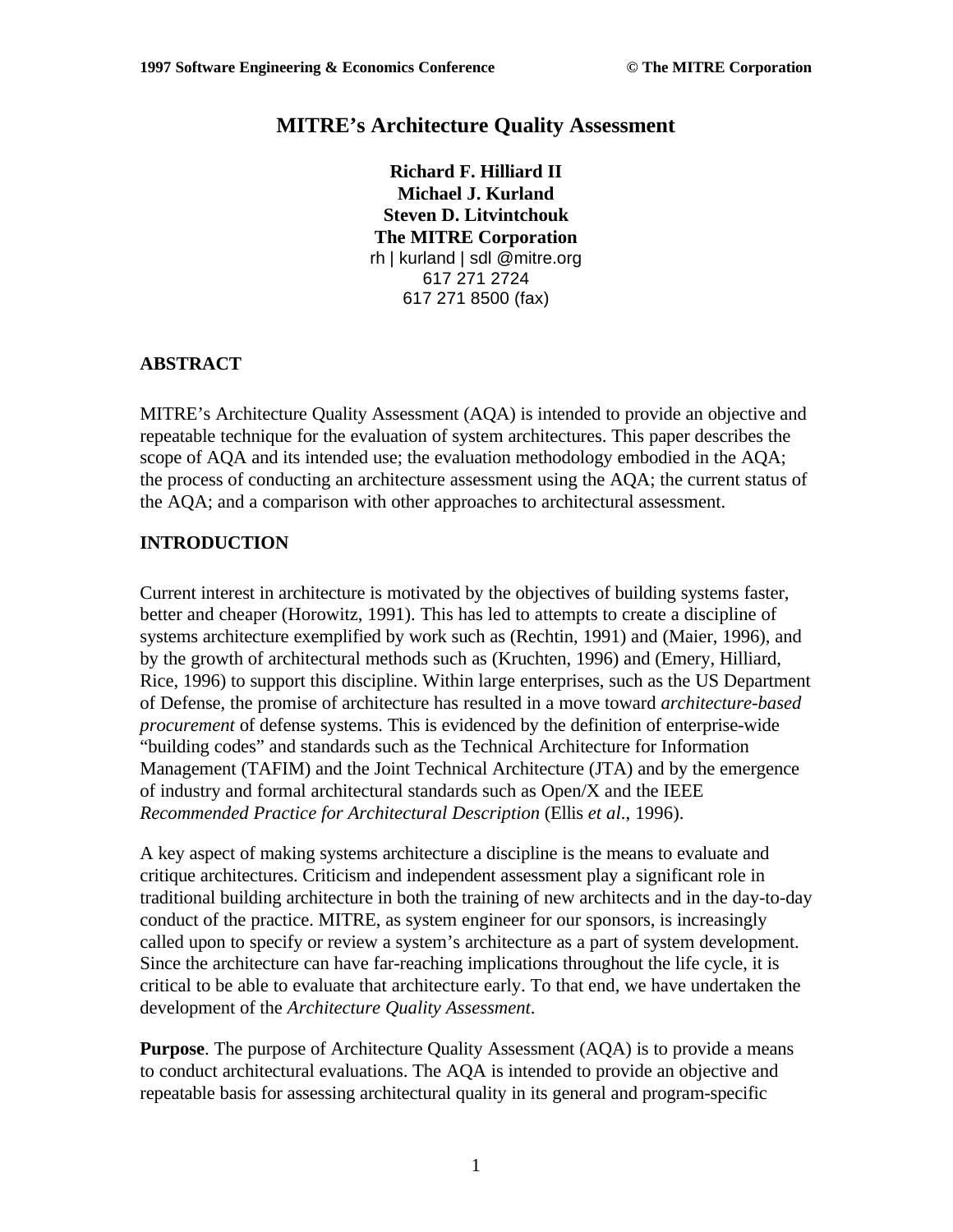aspects. The results of an AQA are meant to be a direct input to the decision maker – such as a program executive officer (PEO) or program manager (PM) – for architecture-related issues on major system developments. The assessment can then be used to highlight potential risks from which to formulate risk reduction strategies, or as a basis for other programmatic decisions relating to acceptance of the architecture, program schedule, award fee or progress payments.

The AQA is designed to be applied in various ways; it may be used to: evaluate a candidate architecture; review the technical progress of an ongoing architecture development; assess a complete, delivered architecture prior to its acceptance and system implementation; or, compare two or more alternate architectures in a consistent fashion.

**Scope**. The scope of the AQA is the architecture-related activity of a major system program, which encompasses development, delivery, maintenance and evolution. We use the term "architecture activity" to emphasize that the AQA does not assume any particular life cycle model, life cycle phases, or acquisition policies. The architecture activity takes place in a context determined by the system requirements and other programmatic goals and constraints; the resulting architectural description is the primary input to the overall system design. It also influences other considerations, such as the development environment and approach. The architecture activity may be carried out by the Government or its agents (such as MITRE), by a contractor, or by a joint team. The AQA is equally applicable in any of these cases, making no assumption as to who is involved in the architecture activity.

The AQA is narrowly focused on architecture-related artifacts or deliverables. It is not intended to assess the capability of the architect or organization – only the resulting products. The AQA specifically excludes other concerns and sources of risk not related to architecture, including: the overall system development process, the capabilities of the developers to carry out that process, the validity and relevance of requirements which led to the architecture, and the resulting system design and implementation. These, and other considerations such as design quality and code quality, are already addressed by other techniques.

**AQA Elements**. The AQA consists of the following elements, which are described below:

- a conceptual foundation, or frame of reference, for talking about architectures, architectural descriptions and architectural methods. This frame of reference is used to pose questions about the architecture under review;
- the identification of architectural quality areas and factors;
- a set of measures to be used to assess an architecture against the identified quality factors;
- a methodology for applying the assessment in a repeatable fashion to address program-specific and general quality concerns;
- a technique for interpretation of assessment results and their correlation to architecture-related system and program risks.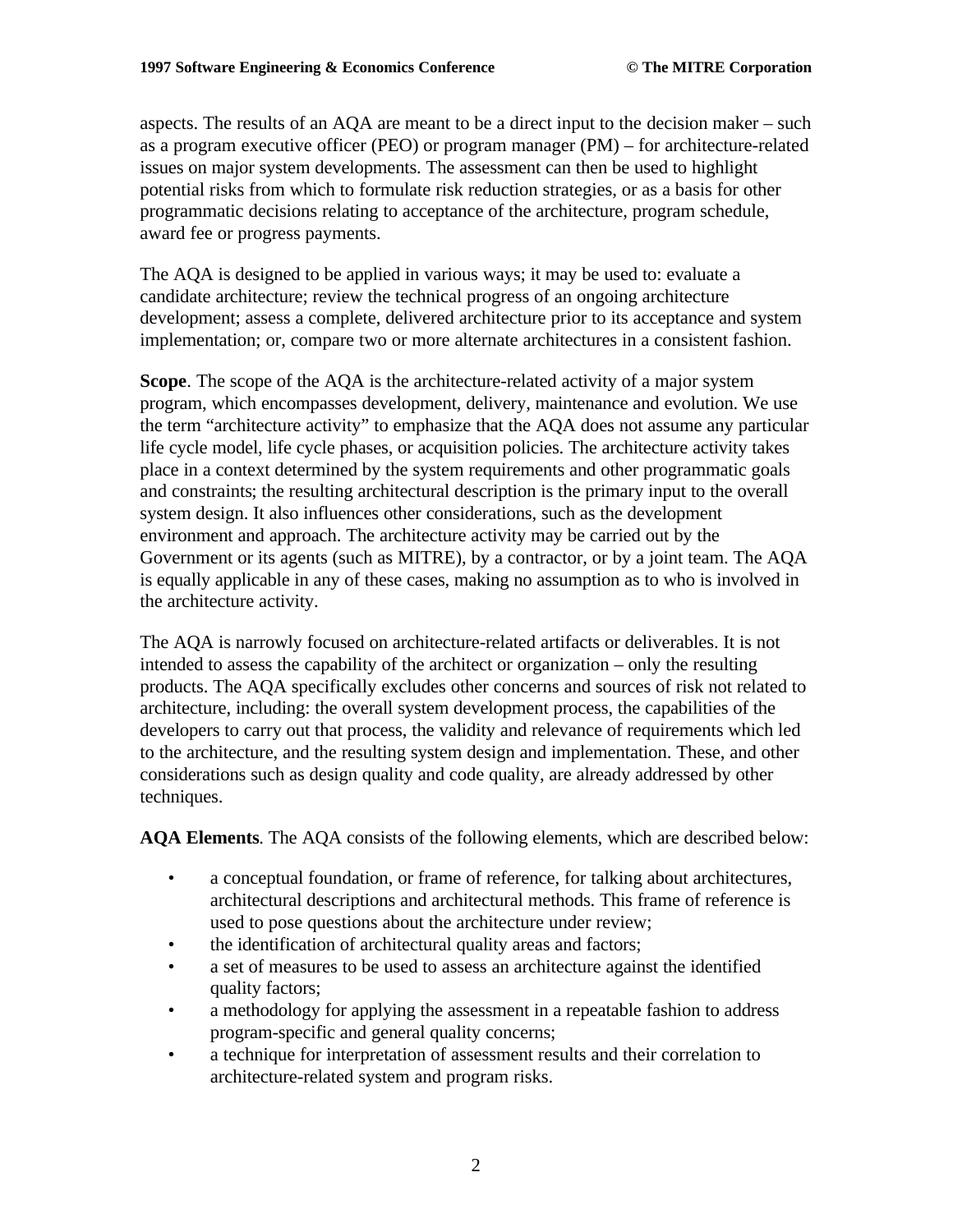# **ARCHITECTURAL FOUNDATIONS**

Because architectural methods are in their infancy, there is a lack of standardized terminology and concepts applicable to architecture. Yet, for purposes of objective evaluation, we needed some uniform vocabulary to frame questions in the AQA. There are a number of popularly cited "architectural frameworks" such as the TAFIM, the JTA and the Zachman framework. Despite their popularity, we did not find in any of these works a suitable terminological basis on which to do solid engineering analyses. Therefore, for the purposes of architecture assessment, we adopted the terminology of an architecture metamodel, originally developed by MITRE for the Army's Sustaining Base Information Services (Emery, Hilliard, Rice, 1996). MITRE's metamodel, and related work by P. Kruchten (Rational), is now the starting point for a unified architectural metamodel being created as a part of the IEEE's *Recommended Practice for Architectural Description*. A few of the terms are shown in figure 1.

- 1. An *architecture* is the highest-level concept of a system in its environment.
- 2. An architecture is documented as an *architectural description*.
- 3. An architectural description consists of one or more views.
- 4. Each *view* presents the system from a well-defined vantage point to address a specific set of concerns. Each view is documented in terms of a number of architectural elements.
- 5. An *architectural element* may be a component, connection or constraint.
- 6. A *component* depicts a major element of a view.
- 7. A *connection* depicts a relationship between components.
- 8. A *constraint* depicts a law which a component or connection must obey.

# **Figure 1. Some representative definitions**

# **METHODOLOGY**

The evaluation methodology used in the AQA follows that of MITRE's Software Quality Assessment Exercises (SQAE). Specifically, AQA uses the SQAE's three-layered framework of (1) quality areas, (2) factors and (3) measures to organize the assessment. We identified six *quality areas* which contribute to overall architectural quality (see figure 2).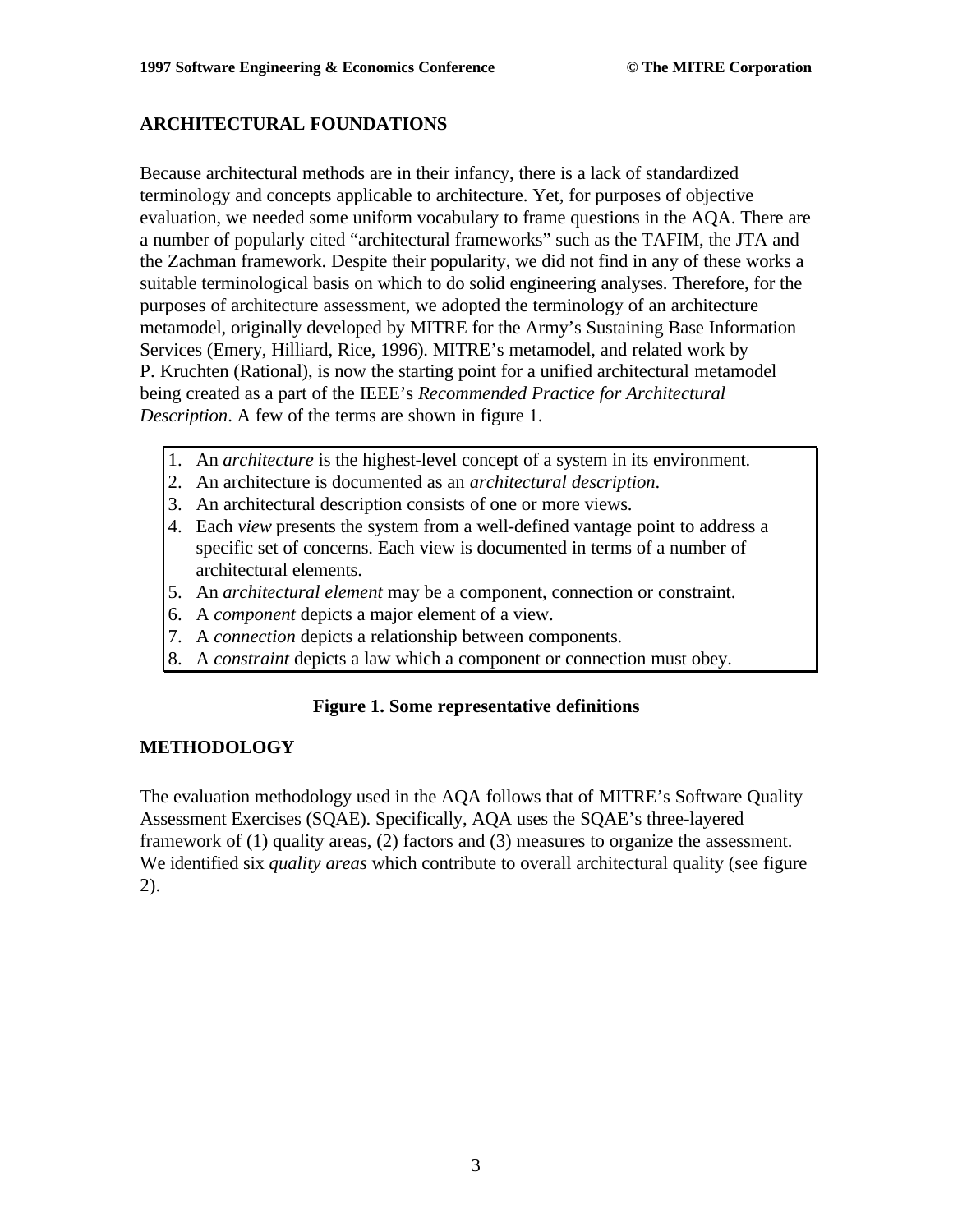**Understandability.** Is the architecture recorded such that it may be communicated to others? Architecture understandability is a prerequisite to each of the quality areas below – if an architecture cannot be understood, it cannot be readily implemented, maintained or evolved.

**Feasibility.** Does the architecture provide a sufficient basis upon which to develop a system which is an instance of that architecture and satisfies program needs? If the architecture does not exhibit feasibility, the system may not be readily or economically implemented; stakeholder needs may not be met. Feasibility is a prerequisite to the system's implementability, maintainability and evolvability.

**Openness**. Does the architecture yield a system which can operate in an open system environment? An open system is built to exploit public interfaces and services, exhibiting minimal dependence on proprietary systems.

**Maintainability**. Does the architecture yield a system which is maintainable? **Evolvability**. Does the architecture exhibit a degree of changeability to meet new user or client needs, and may be adapted to new, unanticipated missions, while preserving the integrity of the original architecture? Evolvability is measured against the vision statement. Prerequisites: Feasibility, Openness and Maintainability.

**Client Satisfaction**. Does the architecture result in a system which meets its requirements in the context of its mission. These concerns are necessarily project- and system-specific?

# **Figure 2. Synopsis of Quality Areas**

Each quality area is cross-classified by eight *quality factors* which contribute in varying weights to those areas: Conceptual Foundations, Architecture Documentation, Architecture Description, Analyzability, Emergent Properties, Patterns and Idioms, Quality of Description, and Management Context. (See figure 3.) Each factor is assessed with a number of *measures* – specific questions based on the architectural information available.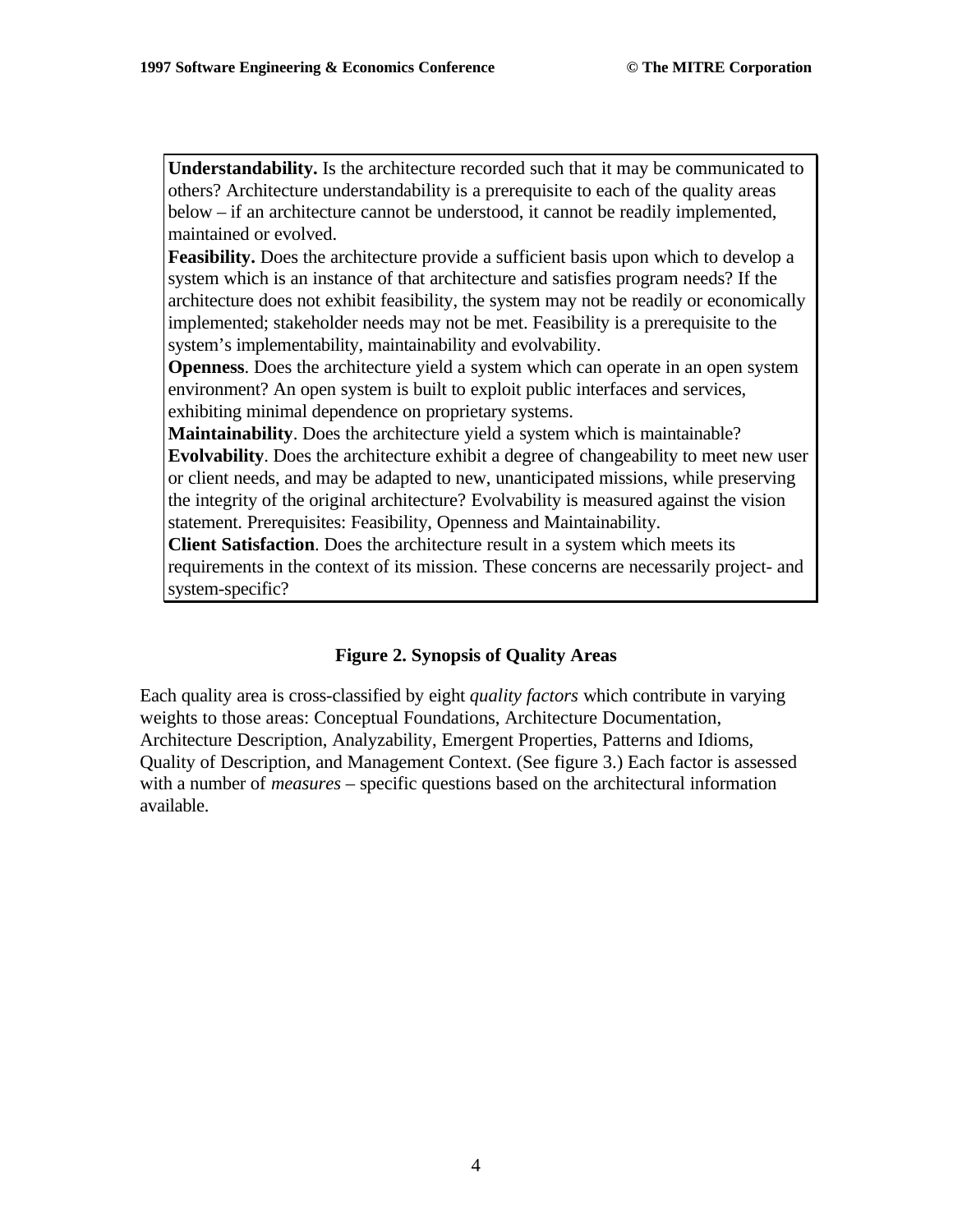**Conduct of an Assessment**. The steps of an AQA are as follows:

- 1. Perform Needs Analysis (when one is not available).
- 2. Gather relevant documents and other artifacts related to the architecture.
- 3. Evaluate documentation against measures and score results.
- 4. Interpret results and identify architecture-related risks.
- 5. Document results for client.

**Conceptual Foundations.** Is the architecture being developed based upon a welldefined set of concepts or conceptual foundation?

**Architecture Documentation**. What is the quality of the architectural documentation set relative to the conception of that architecture and the anticipated usage of the documentation by the client, system developers, and others?

**Architecture Description Techniques**. What is the quality of the means (notations and conventions) by which architectural information is expressed within the architecture documentation?

**Analyzability.** Can the architecture description, as developed using the notations and techniques of the previous factor, be analyzed for consistency, completeness and other characteristics?

**Emergent Properties**. Does architecture address key client concerns ("ilities")? **Patterns and Idioms**. Does the architecture exhibit regular properties addressing system concerns?

**Quality of Description**. Does architecture description exhibit: simplicity, descriptive consistency, and descriptive completeness?

**Management Context.** Is architecture documentation useful in the larger system life cycle?

# **Figure 3. Synopsis of Quality Factors**

**Needs Analysis**. An AQA takes place in the context of the system- and program-specific concerns for that architecture. For the purposes of an objective evaluation, these concerns must be recorded in some consistent fashion, prior to the actual evaluation of architecture documentation. This is accomplished through a *needs analysis*. Needs analysis produces three work products: a needs repository, a goals statement and a vision statement. The needs repository contains needs of the system. Needs may be thought of as distilled, architecture-relevant system requirements. The goals statement captures the client's success criteria. The vision statement reflects the client's long-term direction for system and its evolution. The needs analysis is then used to: inventory system-specific items for assessment; determine relevance and applicability of measures (specific questions) to the system under assessment; and determine weighting, thresholds and prioritization of measures and factors for the system under assessment.

**Architecture Documentation**. To achieve AQA's goals of objectivity and repeatability, the assessment is limited to the actual architecture-related artifacts (architectural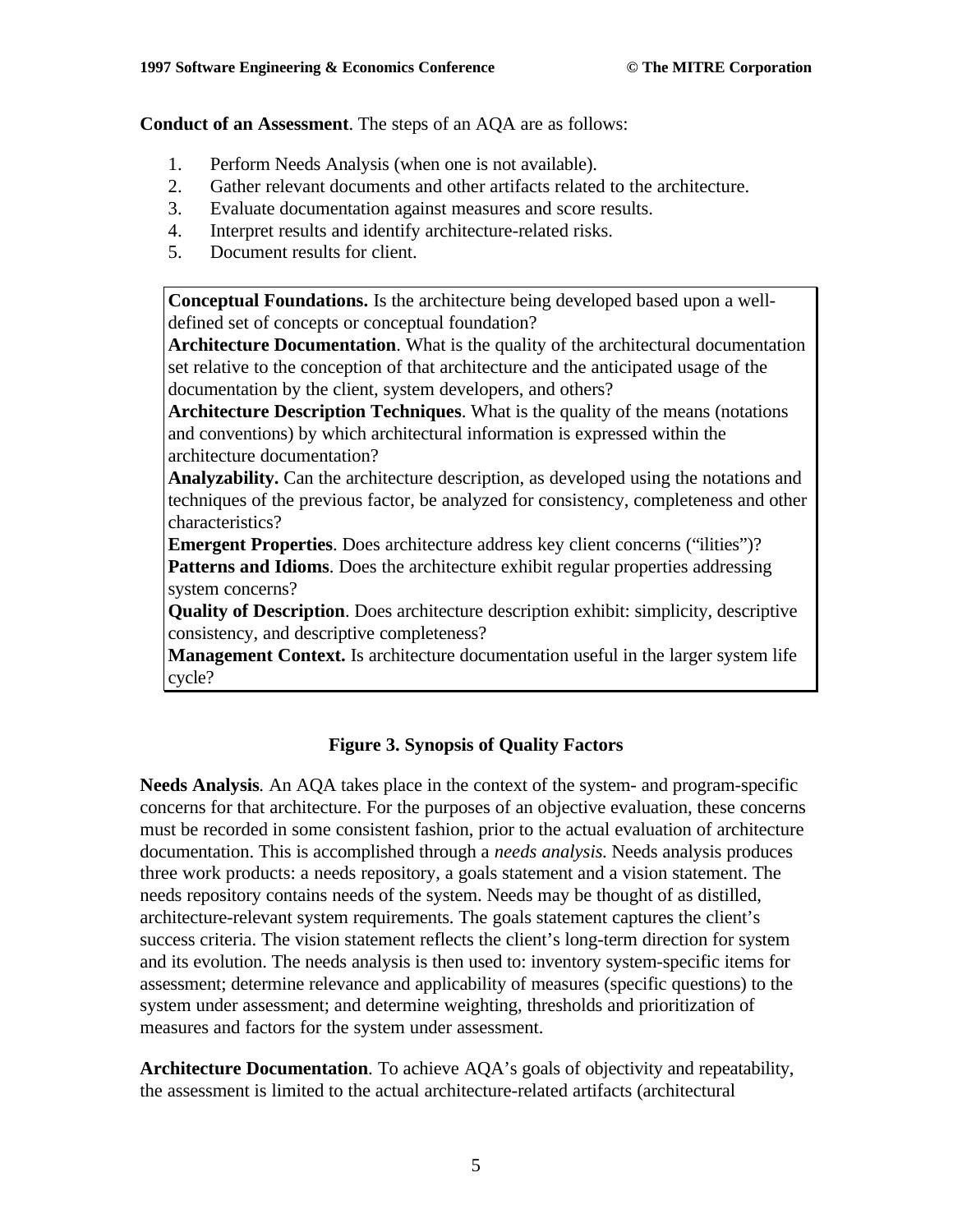documentation, simulations, models and analyses) for the system. Undocumented architectural information, such as what might be learned from conversation or "hearsay," is not considered admissible by the AQA. Architectural documentation may take many forms – therefore the AQA does not presume or prescribe the form or content of architecture documents. At present, much of this information is likely to be in an informal graphical or textual medium. In the future, more formal means of capturing architectural expression may exist to facilitate these assessments.

The AQA evaluators need to gather the relevant architectural documentation for assessment of the system architecture. Ideally, the architectural documentation should be identified in concert with the architect, and should be focused on architectural information. Since there is no standard or required set of documents in which architectural information resides, this step is crucial in obtaining appropriate information for the AQA.

**Evaluation and Scoring**. When the AQA evaluators are sufficiently familiar with the architectural documentation, the actual assessment can begin. This involves evaluating each of over two hundred measures. Measures take the form of questions. There are two types of questions in the AQA: iterators and discretes. *Iterators* are questions whose answers take the form of a list. The results of an iterator are then typically used to instantiate one or more other questions. For example:

What views are evident in the architecture description? (*List views*.) *For each view:*

- How well does the view represent a well-defined purpose and an easily stated viewpoint?
- How well does the view identify the major concerns it is intended to address?
- How well does the view identify the major stakeholder classes it is intended to address?
- How well does the view address the concerns of the stakeholder classes it is intended to address?
- Does the view comprise elements of a few related element types?

To simplify the scoring, aggregation and interpretation of results, all questions (other than iterators) are *discretes*; i.e., responses to these questions range over a discrete set of values shown in table 1. For analysis purposes, each of the discretes is coded as a numerical value.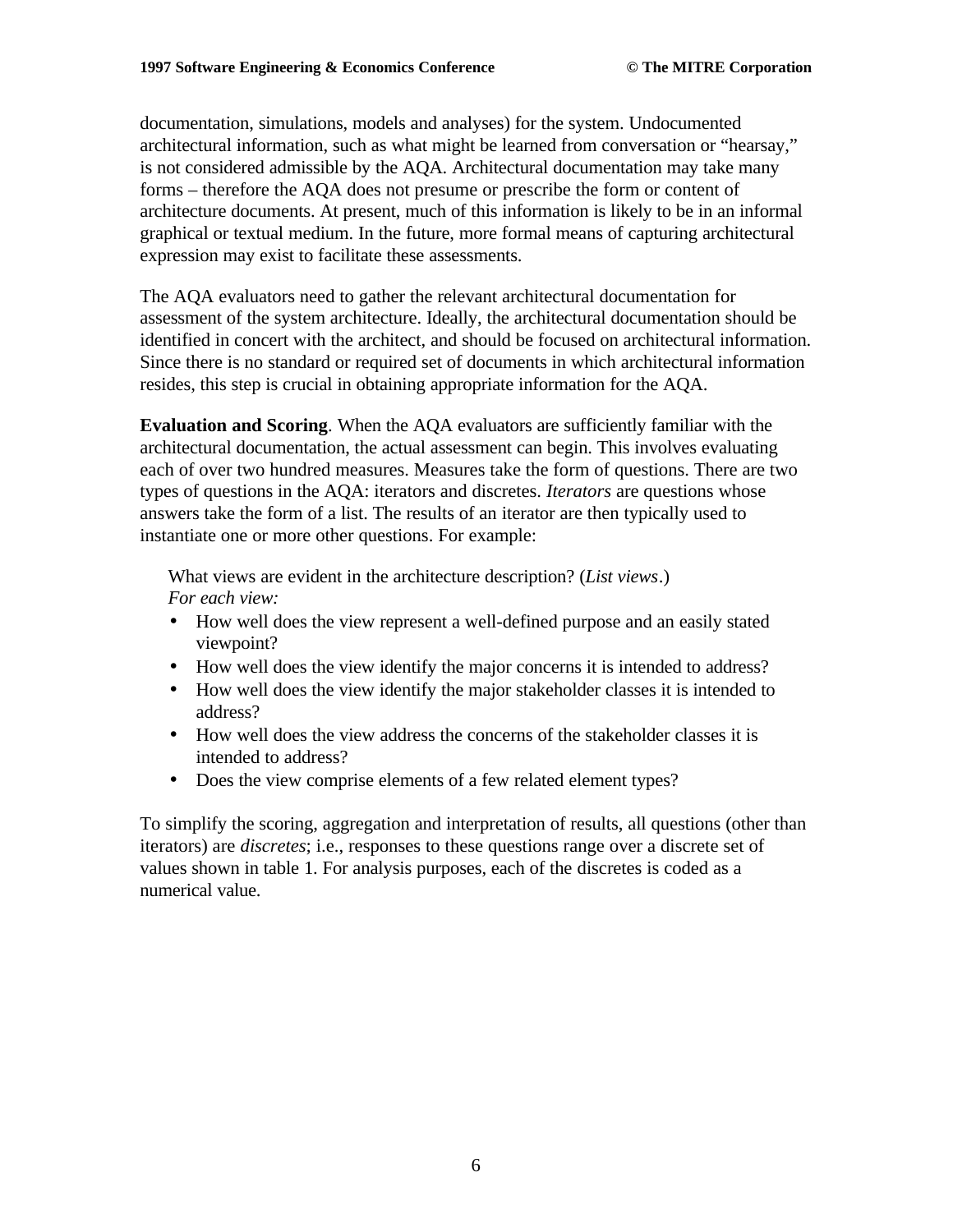| <b>Value</b>        | <b>Description</b>                                                                           |
|---------------------|----------------------------------------------------------------------------------------------|
| <b>IDEAL</b>        | Subject is explicitly addressed, and receives best possible<br>treatment.                    |
| GOOD                | Sound treatment of the subject relative to expectations.                                     |
| <b>MARGINAL</b>     | Treatment of subject meets minimal expectations                                              |
| <b>UNACCEPTABLE</b> | Treatment of subject does not meet minimal expectations.                                     |
| <b>INCOMPLETE</b>   | Treatment of subject exhibits a level of detail which is<br>insufficient to make a judgment. |
| NON-APPLICABLE      | This measure is not applicable to the subject of interest.                                   |

**Table 1. AQA Scoring Regime**

**Interpretation of Results**. Once all applicable questions have been answered, the results of individual measures are aggregated to yield scores for each quality factor. Using the weightings determined from the needs analysis, the quality area scores are then calculated using the factor inputs. At this stage, architecture-related risks may be identified.

**Assessment Products**. There are three primary products of the AQA review: an Executive Summary, a Detailed Evaluation and Interpretation of results, and a set of Open Issues and Questions. The Executive Summary provides an overview of the overall quality results and any outstanding issues, relative to the system's needs analysis. The Detailed Evaluation provides the scores at all levels of aggregation, the weightings used, and the identified risks. In some cases, clients want to take the results of the AQA back to the architect to provide feedback, or to highlight unresolved issues in the architecture. For this purpose, Open Issues and Questions are documented in a form that may be submitted to the architect.

# **RELATION TO OTHER WORK**

There is at present considerable interest in architecture evaluation, particularly for software architectures. AT&T developed a checklist for the conduct of architecture reviews of telecommunications products (AT&T, 1991). Unlike AQA, it is domainspecific and is performed "interactively" with the system architects, rather than via architecture documentation. AT&T cites a savings of about ten percent of development costs from such reviews.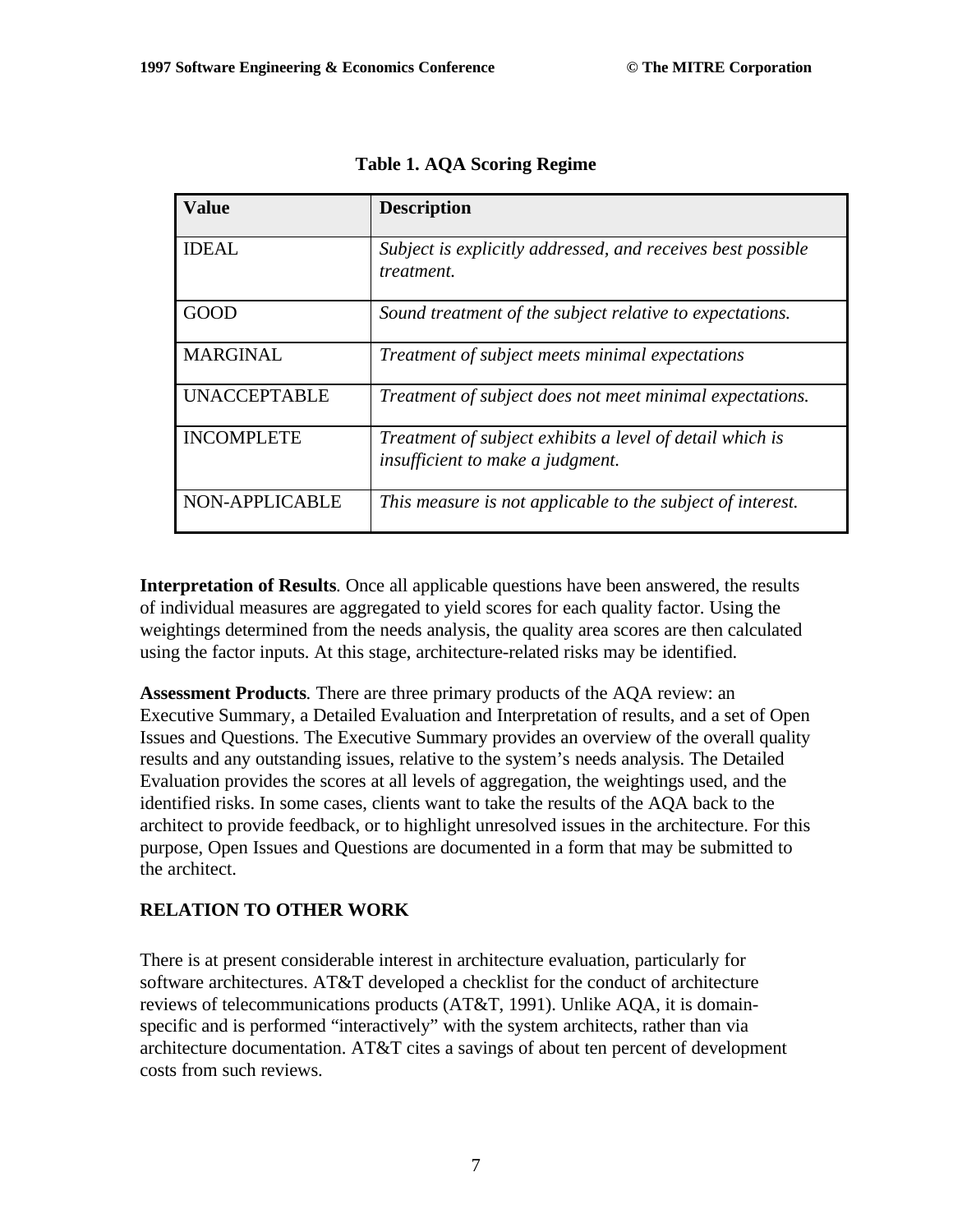The Software Architecture Analysis Method (SAAM), uses a scenario-based approach to assess a system's desired operational and evolutionary quality attributes (Kazman, Abowd, Bass, Clements, 1996). Unlike AQA, SAAM does not assume that an architectural description exists – developing that description is the initial activity of the analysis. SAMM takes place against a set of user and other stakeholder scenarios defined for each system –rather than against a predefined set of measures. Weighting of scenarios and overall ranking is determined *after* evaluation through a process involving all stakeholders. This contrasts with the AQA approach which documents stakeholder priorities *before* evaluation through the needs analysis.

Initial attempts to define architectural metrics (Lung, Kalaichelvan, 1996) are limited to software architectures and are not yet general enough for our purposes, presuming as they do the nature of the computational constructs to be counted.

#### **STATUS**

AQA development was begun in February 1996 under special corporate funding. Between February and August, we developed a "Proof of Concept" version of the AQA, and subjected it to trial use on the Air Mobility Command (AMC) Information Processing System (IPS). Portions of the AQA have been applied on: FAA's Standard Terminal Automation Replacement Systems (STARS), National Missile Defense, and Theater Battle Management Core Systems. The AQA has been adopted for use by the Chief Architect's Council of the Air Force PEO for Battle Management portfolio.

The development of the AQA was carried out by a small team in consultation with systems engineering specialists throughout MITRE. These specialists contributed specific measures in specialized areas of architecture, such as communications, reliability and availability, safety, and security. AQA development was conducted on MITRE's "intranet" to facilitate the team's communication and coordination and permit frequent peer review.

Our initial experience with the AQA appears to validate our basic approach. Through trial use, we were able to refine and simplify our set of measures. However, we do need to improve our techniques for scoring and aggregating measures into complete results. Our experience with AMC IPS also confirmed something else we had long suspected: better techniques are needed to help MITRE systems engineers absorb and correlate the tremendous volume of documentation and other information generated by a major DoD procurement and there is a good opportunity for automation in this regard.

**Future Work**. With a prototype version of the AQA now complete, we plan to employ it on additional projects. Experience gained on these projects will help us increase the depth and breadth of architectural coverage. As noted earlier, we have begun to investigate automated support for the AQA process and for the information management problems implied by its use, including automated techniques for architectural description and a repository for the results of assessments.